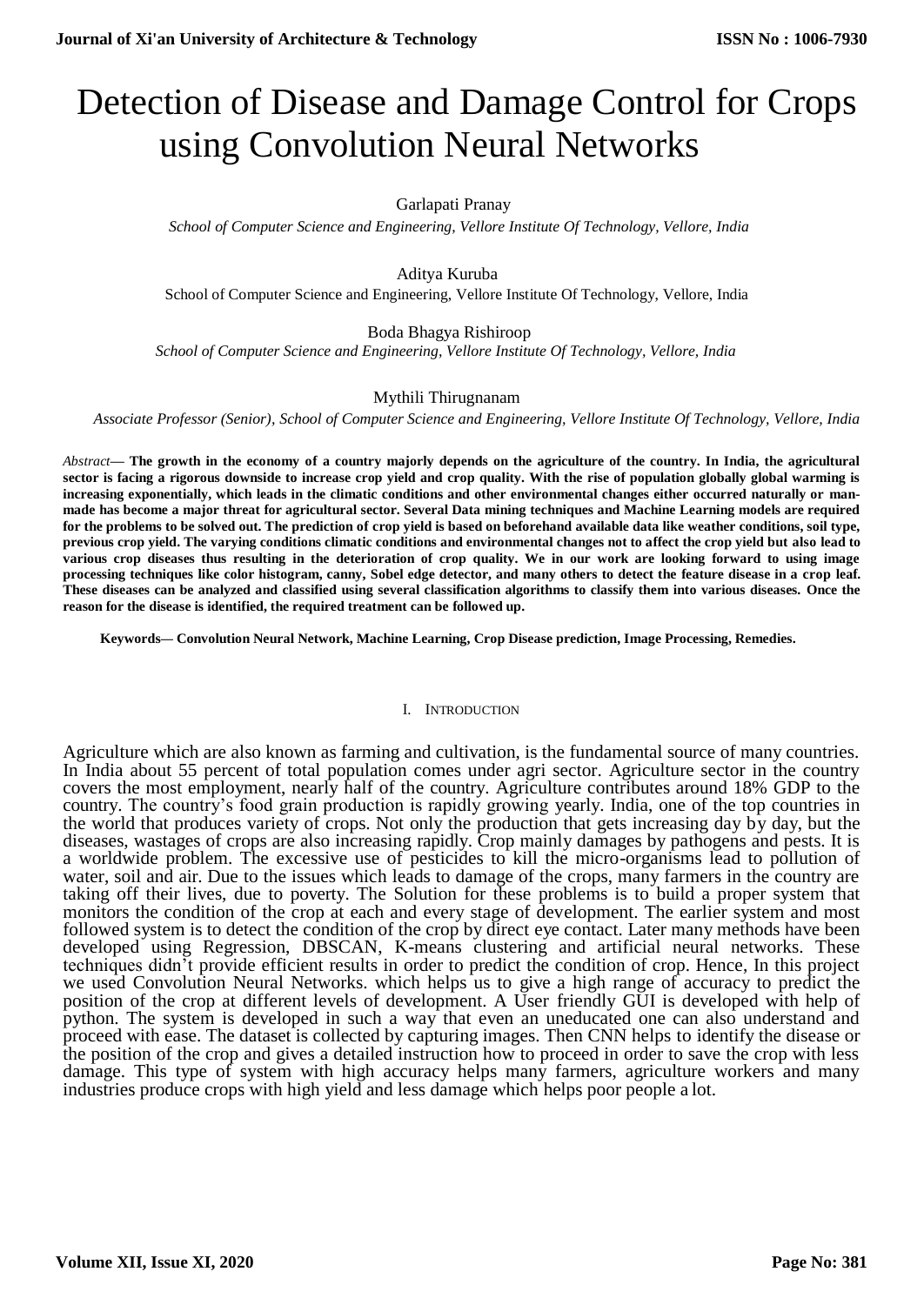#### II. LITERATURE REVIEW

Data mining, one of major techniques used in the agri field which has lots of issues and troubles. Predicting the yield of the crop using several regression techniques we can predict the several number. They have used regression techniques such as pure quadratic, polynomial, and quadratic among this they have selected a model with help of mean percentage prediction error or root means square error. There are no remedies for diseases found and for the regression model used it assumes a linear relationship and does not depend on multiple only a single line is relationship is used and the dataset size is of few records only [1].

The wide-extending mixture of consumptions for regarding this situation of involving items in computerized depictions makes it troublesome for stakeholders to outlook every plausible ways available in the writing, which allows likely solutions for complicated issues to be unexploited. for this specific situation, this research article tried to familiarize an exhaustive assessment on the subject, targeting is a foundation stage for those directing exploration on this issue.

Because of the vast number of orientations, the depictions are brief, by providing a quick review of the opinions basic every one of the activities It is the key task to showcase the work on a specific field is not limited to what was shown here. papers are supposed to consider the different problems **[2].**

The work which was proposed mainly focuses on the pattern identification system for detection and classifying the available cotton leaf diseases i.e. Bacterial Blight and Alternaria. Pictures which are necessary for research are collected from many arenas at the CICR i.e Central Institute of Cotton Research Nagpur. Contour model is primarily used for image segmentation where they applied same in their research and for the model training in this system they followed adaptive neuro-fuzzy system. Here the images of cotton leaf which are diseased are classified by the Backpropagation neural network from the available 3 kinds of leaf images training is done by involving the major seven invariant moments by extracting them. The accuracy for the model bild to classify is 85.52%. Using a snake segmentation algorithm is an resourceful technique to identify the spot which is diseased is a sluggish process. which directly impacts in extensive testing and as well as training phase for the developed Other features can also be included for extracting the feature for assemble the system much efficient. which results in performance of the system better but still accuracy is low being a small dataset **[3].**

The approach which was discussed in this paper by the author is innovative to grade disease automatically on a plant leaf. Majorly many plant pathologists depend on the naked eye for classifying and predicting the disease by scoring scale which specifically tells how far it is infected to grade the disease. This work majorly focuses on profit maximization, reduction of environmental damage, and input rationalization by modifying the agricultural practices and following new approaches for the site demands. The work that is followed by this author is divided into categories: (1) Image acquisition (considering an image) (2) Image Pre-processing(adjusting the borders and values using operators) (3) Calculating AD and AT (5) Disease grading is done by Fuzzy Logic is not always accurate, so The results are produced based on the assumption by the author, so it is not widely accepted by the stakeholders. This system proposed by the author don't have the ability of machine learning type pattern recognition **[4].**

This proposed system by the author deals with the use of an Artificial Neural Network. Many factors decide the productivity. So parameters that are included as the input based on the preprocessing with these inputs, the required output should be produced with model provided. There are many parameters like pH, nitrogen and etc. Also, the system tells using some fertilizers or some pesticides for the crops leads to improve productivity. The way of improving the proposed system by the author involves the certain processes: 1. Data collection (acquisition, collecting)/ Preparation 2. To Build the Model 3. Classifying it 4. providing suggestion for respective crops using pesticides. developed System should be efficient and it should be easy for stakeholder to be used, the system is developed as an Application which is used on mobile phone being portable we can use it anywhere. The accuracy gained through this proposed system is 90%. When ANN produces a result, it will not provide any clue how it happens and why it has happened. So basically ANN requires hardware components and processor so in order to achieve great accuracy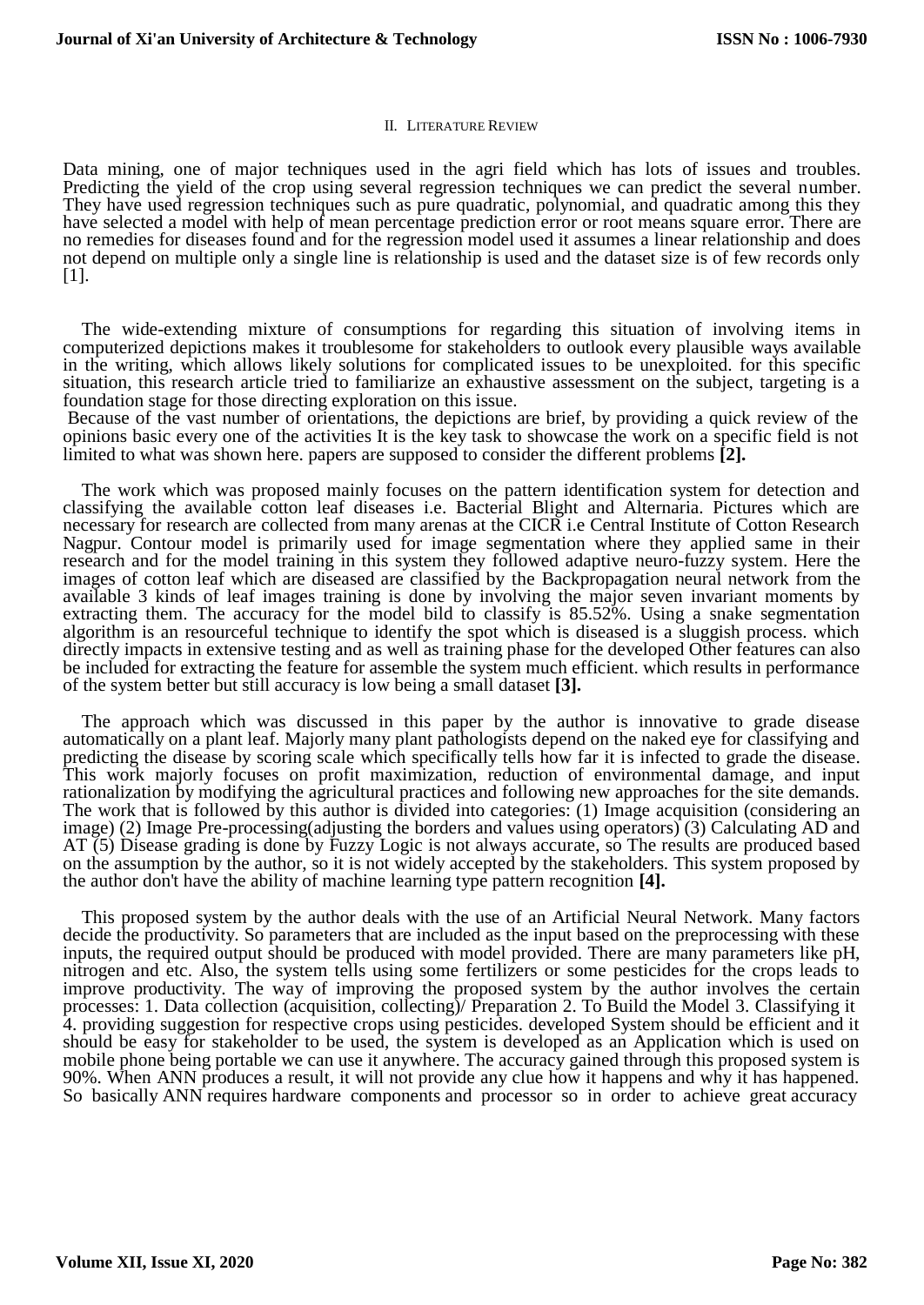## **Journal of Xi'an University of Architecture & Technology**

proceeding with neural networks would be great **[5].**

Paper provides an algorithm for the method of Segmentation technique of image which used for classification and automatic detection of plant leaf diseases as well as for the evaluation of different disease class techniques for leaf diseases. Image classification, which is a vital factor in diagnosing plant diseases, is done using a genetic algorithm. Agricultural is the backbone of India's economy. This is one of the reasons why the discovery of plant diseases plays an chief role in the agricultural sector, as plant diseases are very natural. Properly neglected in this area it causes adverse impact on the plants as well as result affects the quality of the product, quantity or product. Detection of plant diseases by means of a systematic process is helpful as it reduces the amount of vigilance on large plant farms, and in its early detection of disease signals means it comes from plant leaves there are 4 steps mainly for the advanced processing, where the first, RGB input image, color change layout is made, Since this RGB is used majorly for color production and a modified or updated RGB image, i.e., HSI is for color dictionary. For the second process, using the limit value, the green pixels are hidden and detached. For the Third, by involving the calculated level, the green pixel extraction and concealment are made for the vital needed parts first extracted from this process, while the picture is separated. And in the final step the separation is completed **[6].**

Smart Farming framework utilizing an important basis is an imaginative modernization that advances the quality and number of horticultural creation in the country including tomato. The ongoing improvements in PC visualization made conceivable by deep Machine learning made ready for disease finding for this tomato vegetable. This examination built up imaginative arrangement that gives productive disease identification for tomato plants. A measured engine image holding box for capturing was made to hold to cover all sides of tomato plant to perceive diseases, the task of framework is to recognize the diseases in Leaf Miner. Utilizing a dataset of 4,923 pictures of diseased and sound plant leaves gathered under precise conditions, we train using convolutional neural system to recognize 3 diseases or. This framework follows CNN so called Convolutional Neural System to differentiate the diseases is present on the researched plants of tomato. So F-RCNN prepared detection show formed a approximate score of 80 % when the Exchange Learning disease acknowledgment a precision of 95.75 %. The computerized image framework was executed and enlisted a 91.67 % precision in the nod of the tomato plant leaf diseases. It will aid in limiting the man mediation required in checking diseases regarding tomato plants and it moreover causes in acquainting horticulture with progressively complex gadgets that can be utilized in cultivating **[7].**

Paper proposes plants recognition on features of leaf, with the pre-processing of leaf images too, and feature extraction is by ANN so called Artificial Neural Network-based classification and training for identification of leaf. Later, the identified disease which is available on the leaf is processed to classify, using the K-Means based clustering of diseased area, extraction of features from the defected portion, and the classification for disease. Here the grading of disease is on criteria of the quantity of disease currently present in leaf. The worked aimed at developing a system for automatic leaf recognition and leaf disease grading for various leaves of plants. The work included several stages in the training and testing phases that comprise of several data mining techniques and image processing techniques. They used the Fussy Logic approach to find the grade of infection on leaves. Grid partitioning for is one of the major problems faced for data sets with so many parameters **[8].**

An utilization of surface investigation in identifying and characterizing plant leaf illnesses has been clarified during this research. Subsequently, the proposed calculation was tried on 10 types of plants specifically lemon and sapota. The illnesses explicit to those plants were adopted for strategy. Results from the tests show the proposed way can cluster the leaf sicknesses. With this approach the plant sicknesses can be identified at the low. The explanations overdue misclassification are: the indications of the sick plant leaves swing (at the starting, small, dull earthy colored to dark spots, at future time, it has the wonders of shriveled leaf, dark or leaf cancellation), additionally the considered element ID vectors need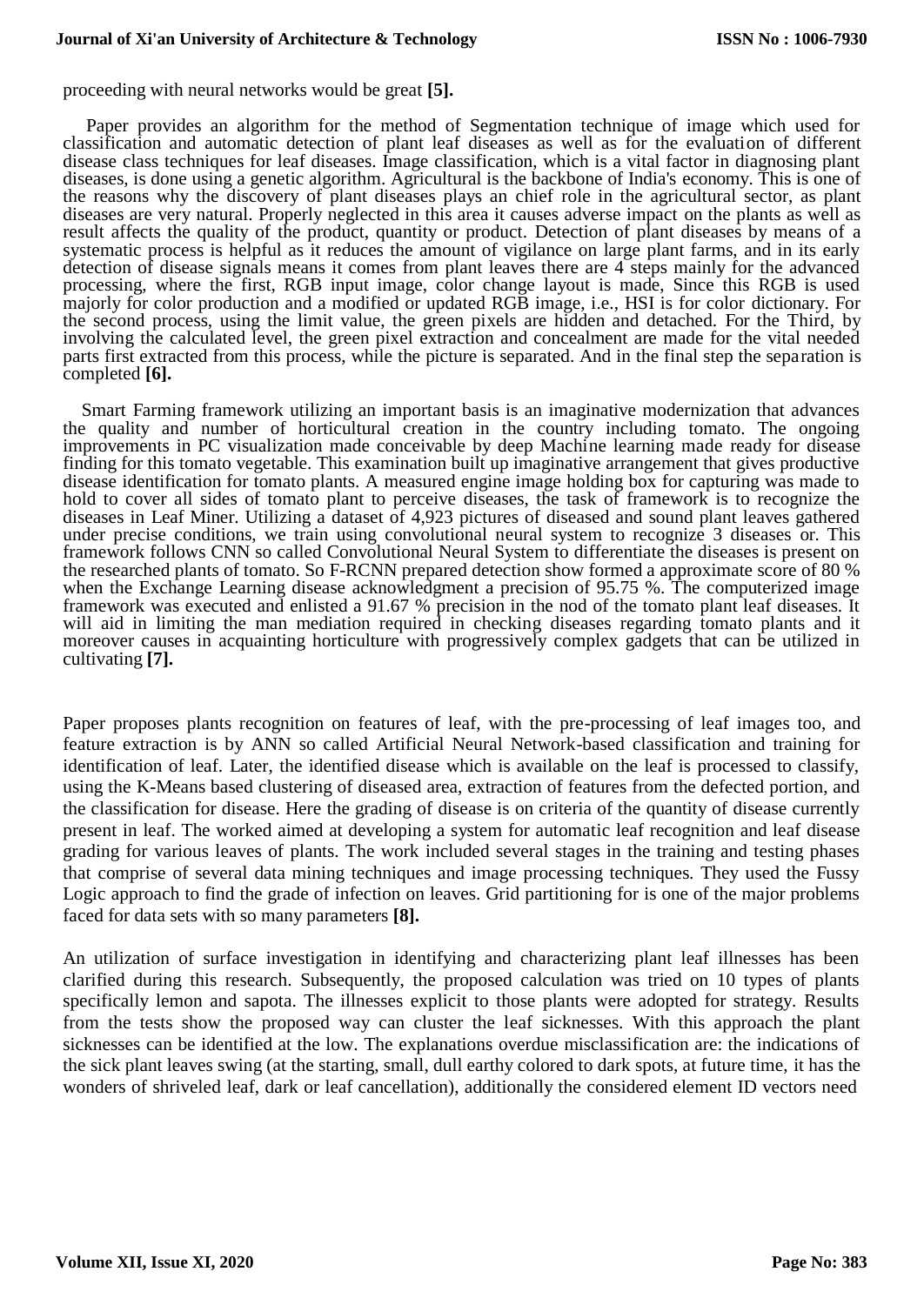to become advanced. So to improve sickness ID rate at different phases, the grounding tests can be prolonged and shape highlight and shading highlight among the ideal highpoints can be given as data state of malady distinguishing proof **[9].**

The author for this paper targeted on the analyzing the data of agriculture for identifying best factors in order to increase the production of crop effectively using data mining techniques and Multiple Linear Regression. The data is collected from the official websites provided by the Government of India. updated DBSCAN method is utilizing for grouping the data based on unique characters like soil type. data mining techniques are used to make cluster on based data from where production of crop is maximum. Regression method is followed to predict the yield annually for the crop. The quality prediction of several clustering methods requires usage of internal quality metrics. But in this paper the authors have used just the external metrics to predict and PAM resulted in comparatively low clustering quality **[10].**

## III. METHODOLOGY

## *1) Convolutional Neural Network*

We used the Convolution Neural Networks for predicting the type of disease the crop has. The Convolution Neural Networks (CNNs) are very effective and efficient in the process of recognizing the image and further classification. These type of Neural networks have a Unique architecture compared to the regular Neural Networks.

Just like humans learn to recognize the objects they see with their eyes, the computers recognize images that are numbers represented in a 2-D array, known as pixels. We can train the machines to recognize various patterns just like we recognize them. For making this happen, we use an Artificial Neural Network known as convolution neural networks (CNN). The CNN are inspired by the way the brain works.

Regular Neural Networks remodel an enter through placing it through a chain of hidden layers. Every layer is made of a fixed set of neurons, wherein every layer is attached to the neurons with inside the earlier than layer. The final layer (output layer) is eventually fully-linked that indicates predictions.



Fig 1. Neural Network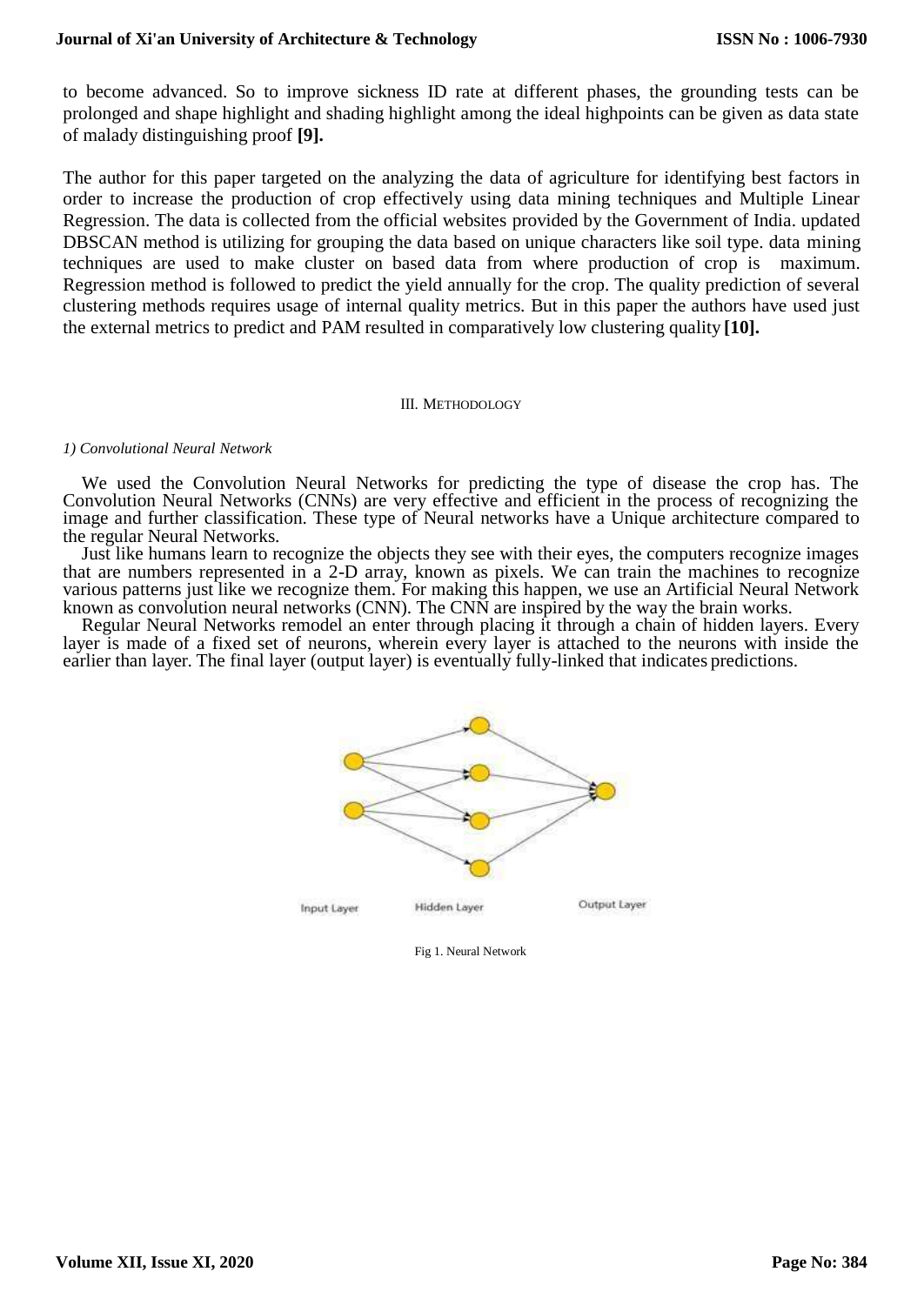

Fig.2 Convolution Neural Network (CNN)

The Convoluted neural networks have different layers organized in three different dimensions. The three dimensions of them are width, height and depth respectively. The neurons present in a single layer do now no longer connect with all neurons with inside the subsequent layers as an alternative best to a small location of it. The output achieved is reduced into a solo vector that contains probability values, organized alongside the depth dimension. These Convoluted Neural networks have two parts knows as the hidden layer and the classification layer. In Fig 2, Layers named Convolution Layer 1 are hidden layers and the layers named Convolution layer 2 are the Classification layers. The method for extraction of the image completes the process of convolution.

Convolution is one of the essential and main building blocks of the CNN. Convolution refers back to the mathematical aggregate of capabilities of two functions to provide a 3rd function. Two sets of information may be merged the usage of convolution. In case of a CNN, the convolution is performed on input with the usage of a filter or kernel to provide a feature map.

Training the dataset for the CNN is finished using the method backpropagation or the gradient descent. As there are mathematical operations associated with convolutions, this turns into a bit complicated. CNN is specific from different Neural networks in which a filter slides over the input and merges the input value alongside the filter value on the feature map.

## *2) Architecture*

1. Collection of DataSet -> 2. Training -> 3. Python GUI -> 4. Testing

PHASE 1. Collection of DataSets Publicly available datasets : We collect different datasets each for plant type, weeds, disease, pests etc that are publicly available. Resizing images for efficient storage and prediction.

Datasets: Horticulture crops taken : Corn Peach Disease categories: 1 healthy for each plant crop 1 diseases for Peach 2 diseases for Corn

PHASE 2: Training Vectorize each image of dataset when loaded. Train a CNN (YOLO architecture) on different categories of datasets using keras with tensorflow backend. Save the weights

PHASE 3: Creating the GUI for python so that its easy to work on

PHASE 4: Testing on a leaf image having disease taken from internet.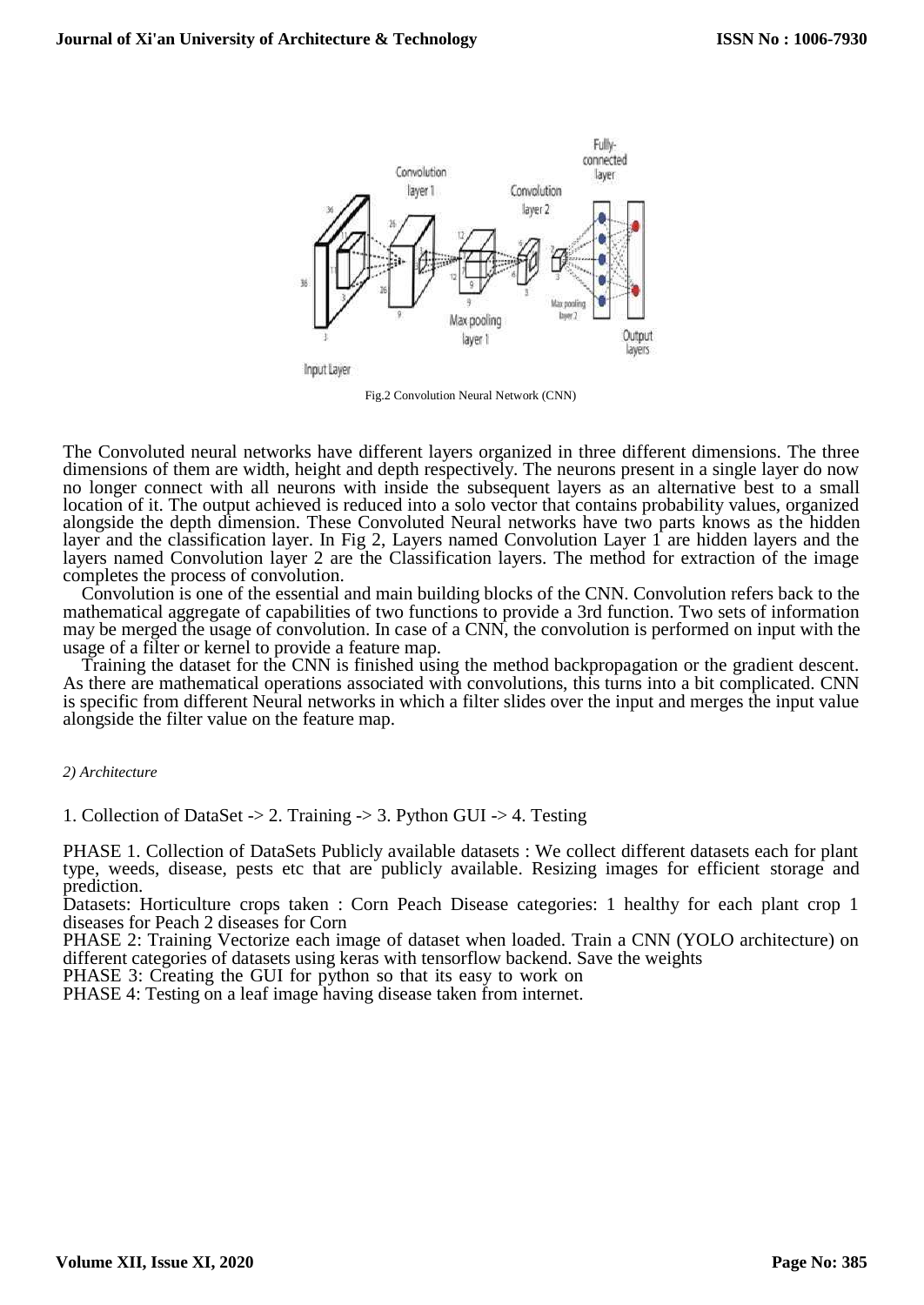

Fig.3 Architecture Diagram

*3)Flow chart*



Fig.4 Flowchart of the system

## IV. RESULTS

| 2944/3590 |                                                                                                                                                                                 |
|-----------|---------------------------------------------------------------------------------------------------------------------------------------------------------------------------------|
|           | Training Step: 1752   total loss: 0.00651   time: 13.613s                                                                                                                       |
|           | Adam   epoch: 008   Ioss: 0.00651 - acc: 0.9982 -- iter:                                                                                                                        |
| 3008/3588 |                                                                                                                                                                                 |
|           | Training Step: 1753   total loss: 0.01465   time: 13.814s                                                                                                                       |
| 3072/3500 | Adam   epoch: 008   loss: 0.01465 - acc: 0.9968 -- iter:                                                                                                                        |
|           | Training Step: 1754   total loss: 0.01322   time: 14.027s                                                                                                                       |
| 3136/3500 | Adam   epoch: 008   loss: 0.01322 - acc: 0.9972 -- iter:                                                                                                                        |
|           | Training Step: 1755   total loss: 0.01210   time: 14.225s                                                                                                                       |
| 3200/3500 | Adam   epoch: 008   loss: 0.01210 - acc: 0.9974 -- iter:                                                                                                                        |
|           | Training Step: 1756   total loss: 0.01091   time: 14.424s                                                                                                                       |
| 3264/3580 | Adam   epoch: 008   loss: 0.01093 - acc: 0.9977 -- iter:                                                                                                                        |
|           | Training Step: 1757   total loss: 0.01696   time: 14.640s                                                                                                                       |
| 3328/3580 | Adam   apoch: 008   loss: 0.01696 - acc: 0.9964 -- iter:                                                                                                                        |
|           | Training Step: 1758   total loss: 0.01821   time: 14.957s                                                                                                                       |
| 3392/3500 | Adam   epoch: 008   loss: 0.01821 - acc: 0.9952 -- iter:                                                                                                                        |
|           | Training Step: 1759   total loss: 0.01640   time: 15.231s                                                                                                                       |
| 3456/3500 | Adam   epoch: 000   loss: 0.01640 - acc: 0.9956 -- iter:                                                                                                                        |
|           | Training Step: 1760   total loss: 0.01482   time: 16.473s                                                                                                                       |
|           | Adam   epoch: 008   loss: 0.01482 - acc: 0.9961   val loss:<br>0.03887 - val acc: 0.9880 -- iter: 3500/3580                                                                     |
| $\sim$    |                                                                                                                                                                                 |
|           | INFO:tensorflow:C:\Users\sunny\Desktop\PlantDiseaseDetection-master<br>\healthyvsumhmalthy-0.001-Jconv-basic.model is not in<br>all model checkpoint paths. Manually adding it. |
|           |                                                                                                                                                                                 |

Fig.5 Values generated between the iteration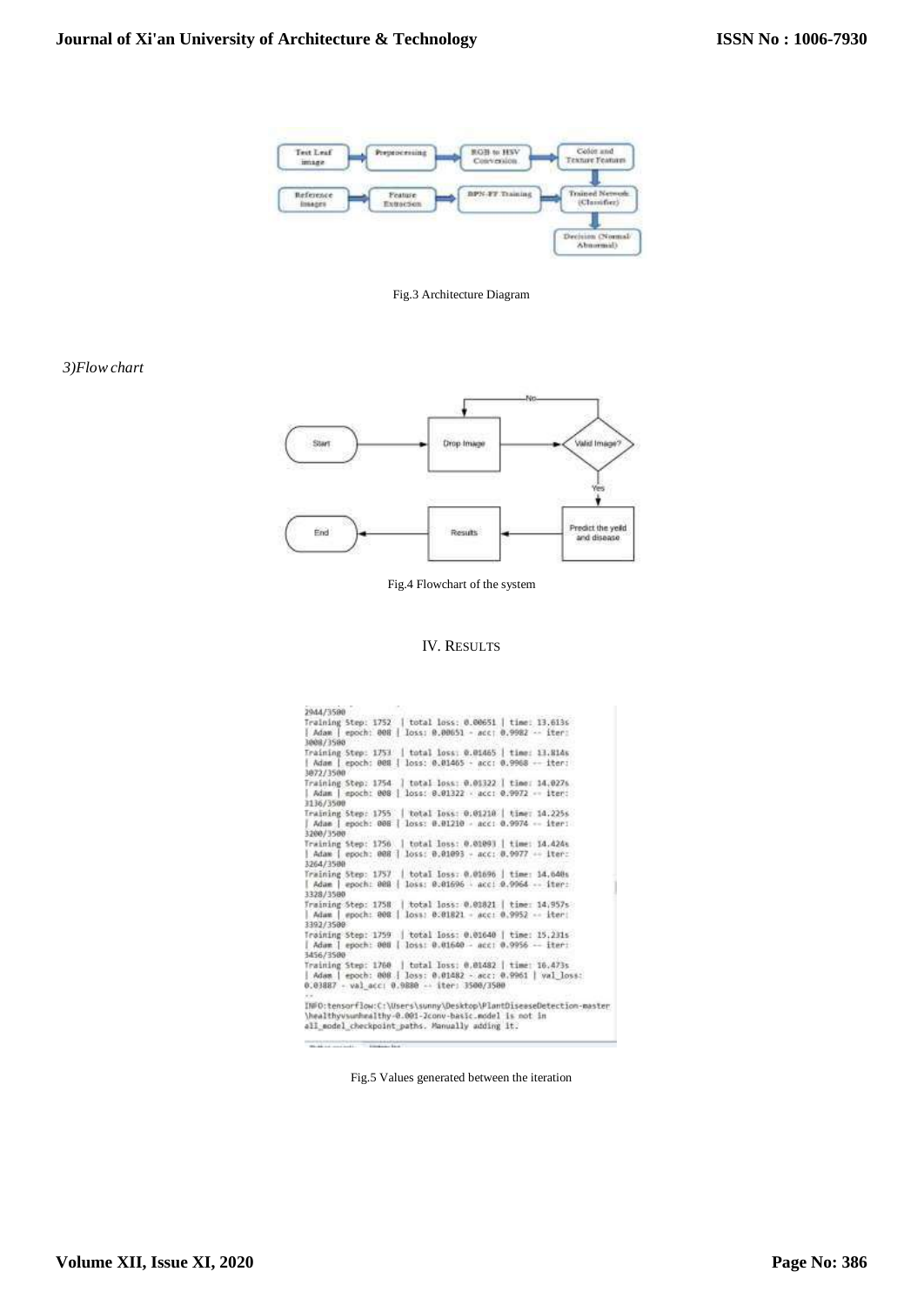| 100%                         | 1/1 [00:00<00:00, 3.49it/s] |                                                                                                                                   |
|------------------------------|-----------------------------|-----------------------------------------------------------------------------------------------------------------------------------|
|                              |                             | INFO:tensorflow:Restoring parameters from C:\Users\sunny\Desktop<br>\PlantDiseaseDetection-master\healthyvsunhealthy-0.001-2conv- |
| basic.model<br>model loaded! |                             |                                                                                                                                   |
| 18                           |                             |                                                                                                                                   |
| ū's                          |                             |                                                                                                                                   |
| 0 <sub>0</sub>               |                             |                                                                                                                                   |

Fig.6 Confusion Matrix

We trained over model with around 4000 images and tested it on 2000 images with which we achieved accuracy over 98 Percent with detection of disease and providing remedies for the diseased leaves. he diseases were detected and accordingly remedies were suggested to the farmers. This in turn helped the yield to be high.

#### V. CONCLUSION

Agriculture or crop losses due to the disease is very catastrophe, mainly keeping in mind of farmer's efforts. The infrastructure and supply chain in this field are very backward. Even though, fertilizers and toxins are used to disintegrate pests, it leads to severe health problems for consumers who consume. In many countries factors like poverty, having no proper disease management, no adequate technical support and no proper support from government due to population, problems like these arise in agriculture sector leads to many disasters.

We desire, the product or system we developed will be useful to reduce the impact of troubles caused by diseases to crops. In addition, to provide a system which is user friendly even to the uneducated, at less cost.

## ACKNOWLEDGEMENT

This following research on the project helped us an opportunity to gain a greater understanding of this field and to explore more. On this platform, we want to express our wholehearted respect to our faculty, for all the support, guidance and encouragement from beginning to end of this project.